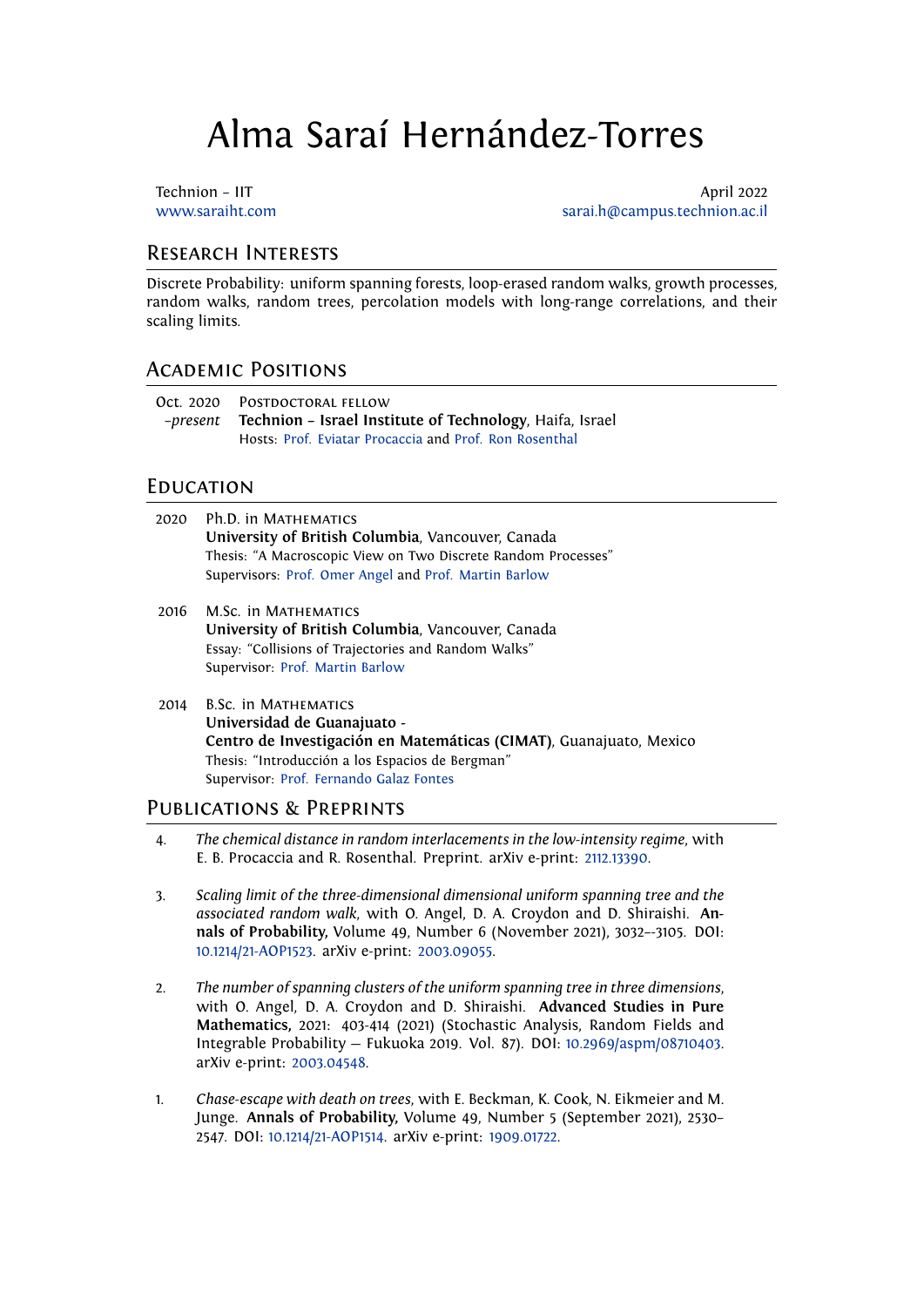#### **Research talks (conferences and seminars)**

| 2022 | Percolation Today $\diamond$                                                   |
|------|--------------------------------------------------------------------------------|
|      | Probability Seminar, Peking University, China $\diamond$                       |
| 2021 | GFAP Seminar, Weizmann Institute of Science, Israel                            |
|      | Technion Probability Seminar, Technion - I.I.T., Israel                        |
|      | Seminario de Probabilidad Hispanohablante $\diamond$                           |
|      | Purdue Probability Seminar, Purdue University, USA $\diamond$                  |
|      | LXX Reunión de Comunicaciones Científicas,                                     |
|      | Reunión Anual de la Unión Matemática Argentina, Argentina $\diamond^*$         |
|      | Special Session on Interacting Stochastic Systems, MCA, Argentina $\diamond^*$ |
|      | Probability Seminar Essen, Universität Duisburg-Essen, Germany $\diamond$      |
|      | Workshop discussion, SPDEs & friends (15 min. talk) $\diamond$ *               |
|      | 8th Students Probability Day, Weizmann Institute of Science, Israel            |
|      | Probability Seminar, Cornell University, USA $\diamond$                        |
|      | Probability and Combinatorics Seminar, Uppsala universitet, Sweden $\diamond$  |
|      | Probability Seminar of Americas $\diamond$                                     |
|      | Joint Israeli Probability Seminar, Israel $\diamond$                           |
| 2020 | Probability and Related Fields Seminar, Indiana University, USA $\diamond$     |
|      | UBC Probability Seminar, University of British Columbia, Canada $\diamond$     |
|      | Probability and Related Fields Seminar, Indiana University, USA $\diamond$     |
|      | Seminario de Probabilidad y Estadística, CIMAT, Mexico $\diamond$              |
|      | Seminario de Probabilidad y Procesos Estocásticos, UNAM, Mexico $\diamond$     |
|      |                                                                                |

AMS Special Session on Stochastic Spatial Models, JMM, Denver, USA \* 2019 Latin American Congress of Probability and Mathematical Statistics, Merida, Mexico UBC Probability Seminar, University of British Columbia, Canada Dynamics Seminar, University of Victoria, Canada 49th Saint-Flour Probability Summer School, Saint-Flour, France 11th Cornell Probability Summer School, Cornell University, USA CMS Summer Meeting, University of Regina, Canada \*

TAMU Probability Seminar, Texas A&M University, USA

2018 Retreat for Young Researchers in Stochastics, BIRS, Canada \*

#### **Colloquia**

- Feb. 2022 Seminario Virtual de Matemáticas, Universidad de Colima, Mexico *⋄*
- Dec. 2021 Matemáticos Mexicanos en el Mundo, Casa Matemática Oaxaca, Mexico *⋄*\*
- Feb. 2021 Coloquio de Exalumnos de CIMAT/DEMAT, CIMAT, Mexico *⋄*
- Coloquio Oaxaqueño de Matemáticas, IM-UNAM Oaxaca, Mexico *◇*

#### **Expository talks**

- April 2021 XIX Escuela de Probabilidad y Estadística, CIMAT, Mexico *◇* <sup>\*</sup><br>Dec. 2020 Fest 2020, Independently Organized Conference *◇*
- Dec. 2020 Fest 2020, Independently Organized Conference *⋄*
- Seminario Junior de Estudiantes, Universidad de Guanajuato, Mexico *◇*
- Sep. 2020 Lunch & Learn, Trinity Western University, Canada *⋄*
- Graduate Student Seminar, University of British Columbia, Canada

An asterisk (\*) indicates an invited talk.

A diamond (*⋄*) indicates a talk online.

The supplemental information shows a comprehensive list of events attended.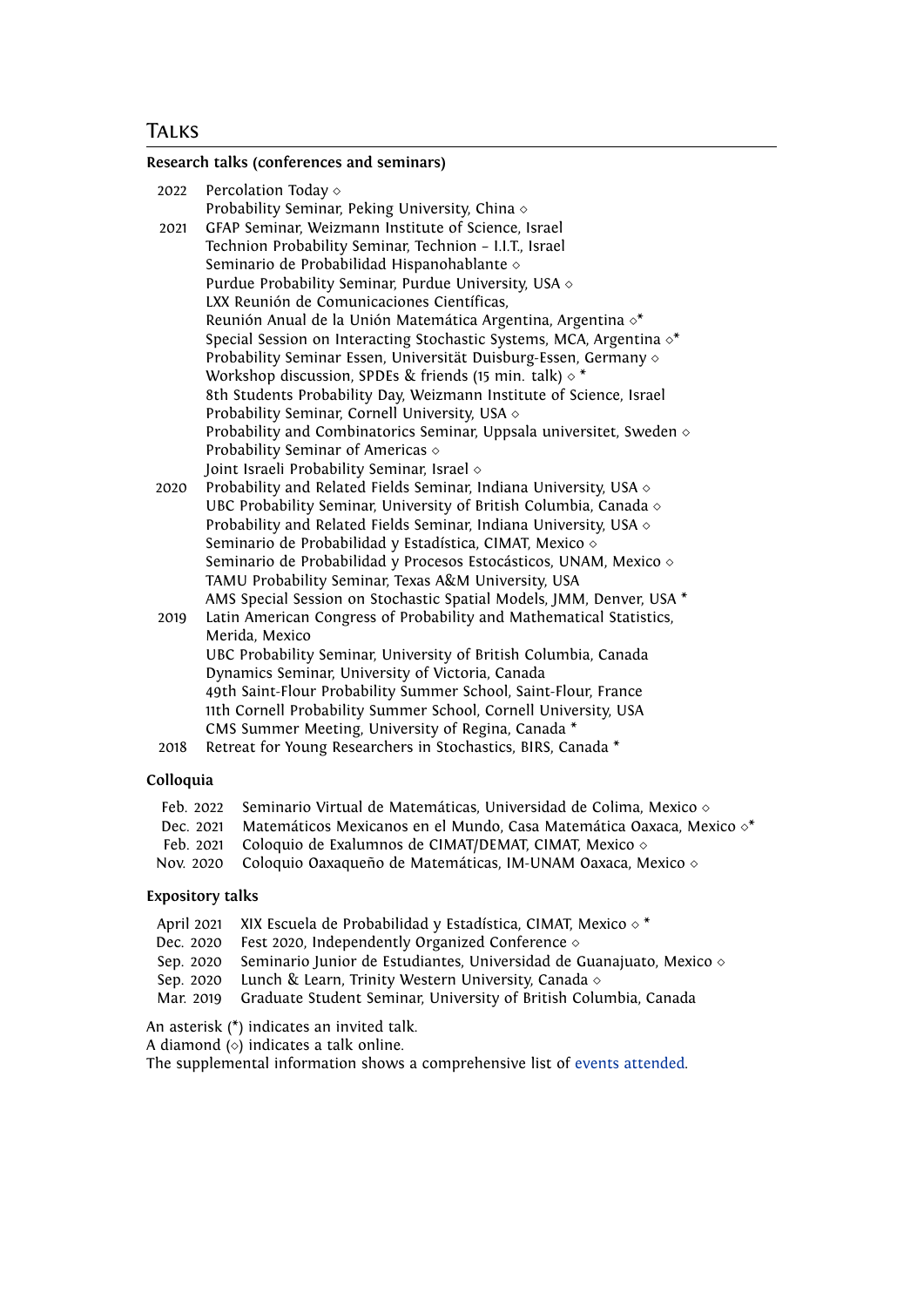# Selected Distinctions, Scholarships and Awards

| 2022–present | Candidate Member of the Mexican National System of Researchers,<br>(Sistema Nacional de Investigadores, SNI) |
|--------------|--------------------------------------------------------------------------------------------------------------|
|              | Consejo Nacional de Ciencia y Tecnología (CONACyT)                                                           |
| 2015-2020    | Scholarship for Graduate Studies                                                                             |
|              | Consejo Nacional de Ciencia y Tecnología (CONACyT)                                                           |
| 2014         | Faculty of Science Graduate Award                                                                            |
|              | Scholarship for Graduate Studies, University of British Columbia                                             |
| 2009-2014    | Scholarship for Undergraduate Studies                                                                        |
|              | Centro de Investigación en Matemáticas (CIMAT)                                                               |
| 2012, 2014   | Academic Excellence Scholarship                                                                              |
|              | Secretaría de Educación Pública (SEP)                                                                        |
| 2012         | Academic Excellence Scholarship                                                                              |
|              | Universidad de Guanajuato                                                                                    |
| 2008         | Bronze Medal                                                                                                 |
|              | XXII Olimpiada Mexicana de Matemáticas (Mexican Mathematical Olympiad)                                       |
|              |                                                                                                              |

## **TEACHING**

#### **Teaching Experience**

### **University of British Columbia**,

Vancouver, Canada

| 2019             | Workshop facilitator<br>Math 100: Differential Calculus with Applications to Physical Sciences and<br>Engineering (Vantage College)<br>Workshop sessions for international students, 2 hours per week.                                                                                                                                                                                                                                                                                                           |
|------------------|------------------------------------------------------------------------------------------------------------------------------------------------------------------------------------------------------------------------------------------------------------------------------------------------------------------------------------------------------------------------------------------------------------------------------------------------------------------------------------------------------------------|
| 2018             | Recitation instructor<br>Math 180: Differential Calculus with Physical Applications<br>Workshop sessions with theory and exercises, 2 hours per week.                                                                                                                                                                                                                                                                                                                                                            |
| 2017             | Course instructor<br>Math 100: Differential Calculus with Applications to Physical Sciences and<br>Engineering<br>Course with 60 students, 3 hours per week.                                                                                                                                                                                                                                                                                                                                                     |
| $2014 -$<br>2020 | Teaching assistant<br>Marked assignments and conducted tutorial sessions. Undergraduate course assisted:<br>Mathematical Game Theory (Math 344), Real Variables I (Math 320), Probability with<br>Physical Applications (Math 318), Introduction to Probability (Math 302), Introduction<br>to Complex Variables (Math 300), Differential Equations (Math 256), Multivariable Cal-<br>culus (Math 253), Mathematical Proof (Math 220), Differential Calculus with Applica-<br>tions to Life Sciences (Math 102). |
|                  | Tutor at the Math Learning Centre<br>Drop-in tutorials offered to undergraduate students.                                                                                                                                                                                                                                                                                                                                                                                                                        |

#### **Universidad de Guanajuato** / **Centro de Investigación en Matemáticas (CIMAT)**, Guanajuato, Mexico

|          | Teaching assistant                                                                                                    |
|----------|-----------------------------------------------------------------------------------------------------------------------|
| $2012 -$ | Marker                                                                                                                |
| 2014     | Conducted tutorial sessions for Modern Algebra I, Complex Variables and Integral and<br>Differential Calculus I & II. |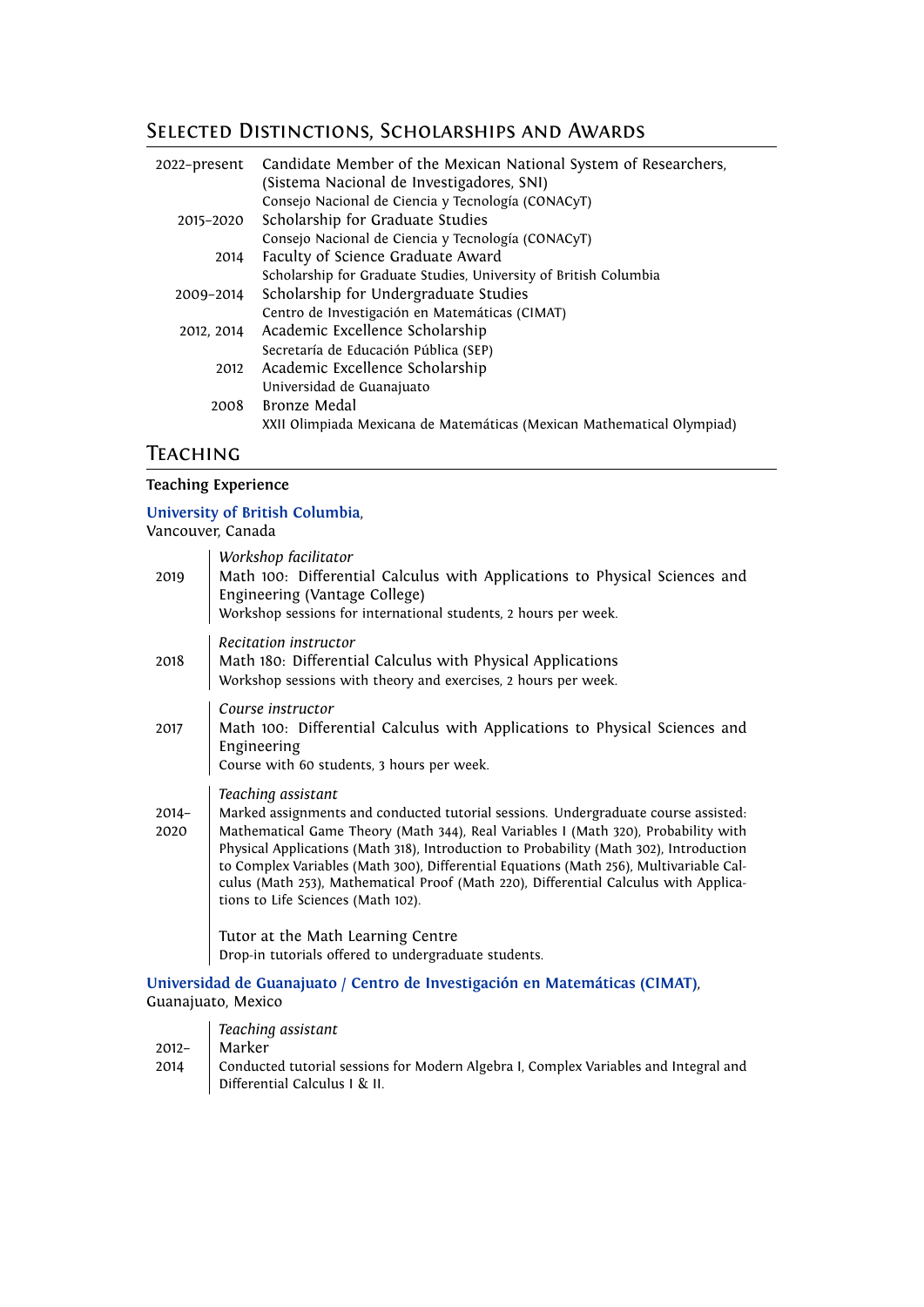|      | Workshop Instructor                                                                 |
|------|-------------------------------------------------------------------------------------|
| 2013 | X Calculus Problem Solving Workshop                                                 |
|      | Led a group of undergraduates for a week-long problem-solving workshop on calculus. |

## **Teaching Accreditation**

|  | 2018 Instructional Skills Workshop (24 hours workshop), UBC |  |  |  |  |  |  |
|--|-------------------------------------------------------------|--|--|--|--|--|--|
|--|-------------------------------------------------------------|--|--|--|--|--|--|

2016 Math 599: Mathematics Teaching Techniques (33 hours course), UBC

# Academic Service

| Co-organizer, Open Online Probability School<br>Organizational work for 10 mini-courses.                                                                                                                                                                                                                                                                                                                                         |
|----------------------------------------------------------------------------------------------------------------------------------------------------------------------------------------------------------------------------------------------------------------------------------------------------------------------------------------------------------------------------------------------------------------------------------|
| Teaching assistant, Mathematics Sin Fronteras                                                                                                                                                                                                                                                                                                                                                                                    |
| Supported the mini-course "An introduction to error correcting codes".<br>Co-organizer, Fest 2020<br>Dec. 2020<br>Organizational work for 10 talks and 1 mini-course.                                                                                                                                                                                                                                                            |
| Co-organizer, Open Online Probability School                                                                                                                                                                                                                                                                                                                                                                                     |
| Conception of the event and organizational work. 13 mini-courses and 13 talks.<br>Short talks organizer, PIMS-CRM Summer School in Probability<br>June 2017<br>Scheduled 29 short talks for a one-month summer school, assisted in<br>communication with the participants and organization of social activities.<br><b>Organizer, UBC Probability Reading Group</b><br>$2016 - 2018$<br>Organized schedule and suggested topics. |
| Stochastic Processes and their Applications<br>Random Structures and Algorithms<br>Electronic Communications in Probability<br>Electronic Journal of Probability<br>Communications in Mathematical Physics<br>Journal of Theoretical Probability                                                                                                                                                                                 |
|                                                                                                                                                                                                                                                                                                                                                                                                                                  |

## Languages

Spanish: Native English: Fluent

## Professional affiliations

| Sociedad Matemática Mexicana                                               | (SMM) |
|----------------------------------------------------------------------------|-------|
| Sociedad Latinoamericana de Probabilidad y Estadística Matemática (SLAPEM) |       |
| Bernoulli Society                                                          | (BS)  |